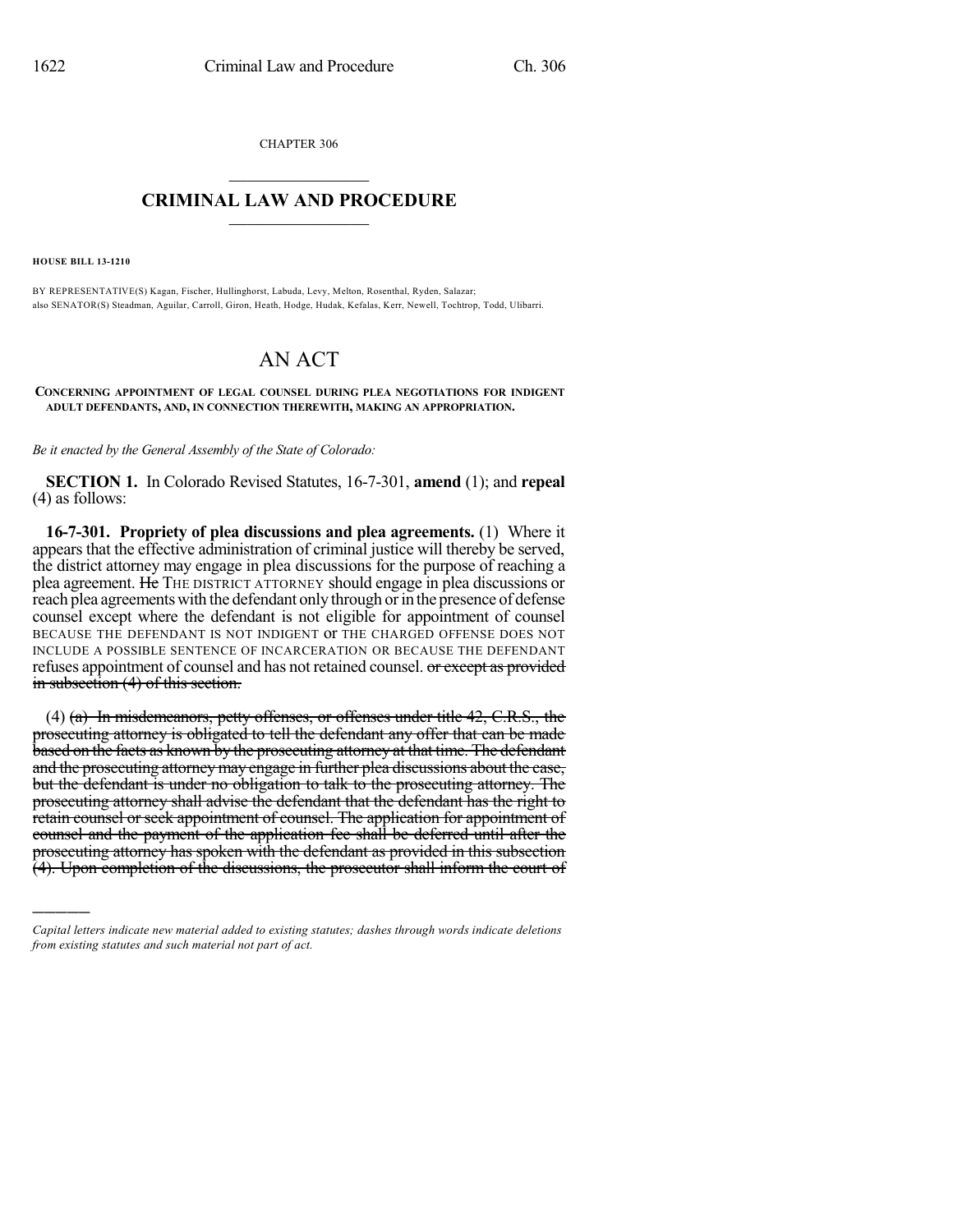whether a plea agreement has been reached, and:

(I) If a plea agreement has been reached, the prosecutorshall informthe court of the terms of the proposed plea agreement and the recommended penalty. If the court determines that the proposed plea agreement is acceptable, the court shall, in addition to any other advisement required by law, advise the defendant of the right to a court-appointed attorney prior to acceptance of the defendant's plea. The court shall also advise the defendant prior to acceptance of the defendant's plea that the court exercises independent judgment in deciding whether to grant charge and sentence concessions made in the plea agreement and that the court may therefore sentence the defendant in a manner that is different than that discussed during the plea discussions.

(II) If a plea agreement has not been reached and the defendant choosesto retain an attorney, or the defendant meets the requirements of section 21-1-103, C.R.S., the court shall appoint counsel and all discussions with the defendant outside of the presence of counsel shall cease.

(b) After completion of discussions as described in paragraph (a) of this subsection (4), if counsel is retained by the defendant, or if counsel is appointed for the defendant, when it appears that the effective administration of justice will thereby be served, the prosecutor may engage in additional pleadiscussions with the counsel for the defense for the purpose of reaching a plea agreement.

**SECTION 2.** In Colorado Revised Statutes, 16-7-207, **amend** (1) as follows:

**16-7-207. Court's duty to inform on first appearance in court and on pleas of guilty.**(1) At the first appearance of the defendant in court or upon arraignment, whichever is first in time, it is the duty of the judge to inform the defendant and make certain that he THE DEFENDANT understands the following:

(a) He THE DEFENDANT need make no statement, and any statement made can and may be used against him OR HER.

(b) He THE DEFENDANT has a right to counsel.

(c) If he THE DEFENDANT is an indigent person, he OR SHE maymake application for a court-appointed attorney, and upon payment of the application fee he OR SHE will be assigned counsel as provided by law or applicable rule of criminal procedure. except that, if the defendant is charged with an offense described in section  $16-7-30\hat{1}(4)(a)$ , and, after conferring with the defendant pursuant to section 16-7-301 (4), the prosecutor files a written statement that incarceration is not being sought as provided in section 16-5-501, counsel will not be provided to the defendant.

(d) Any plea he THE DEFENDANT makes must be voluntary on his OR HER part and not the result of undue influence or coercion on the part of anyone.

(e) He THE DEFENDANT has a right to bail, if the offense is bailable, and the amount of bail that has been set by the court.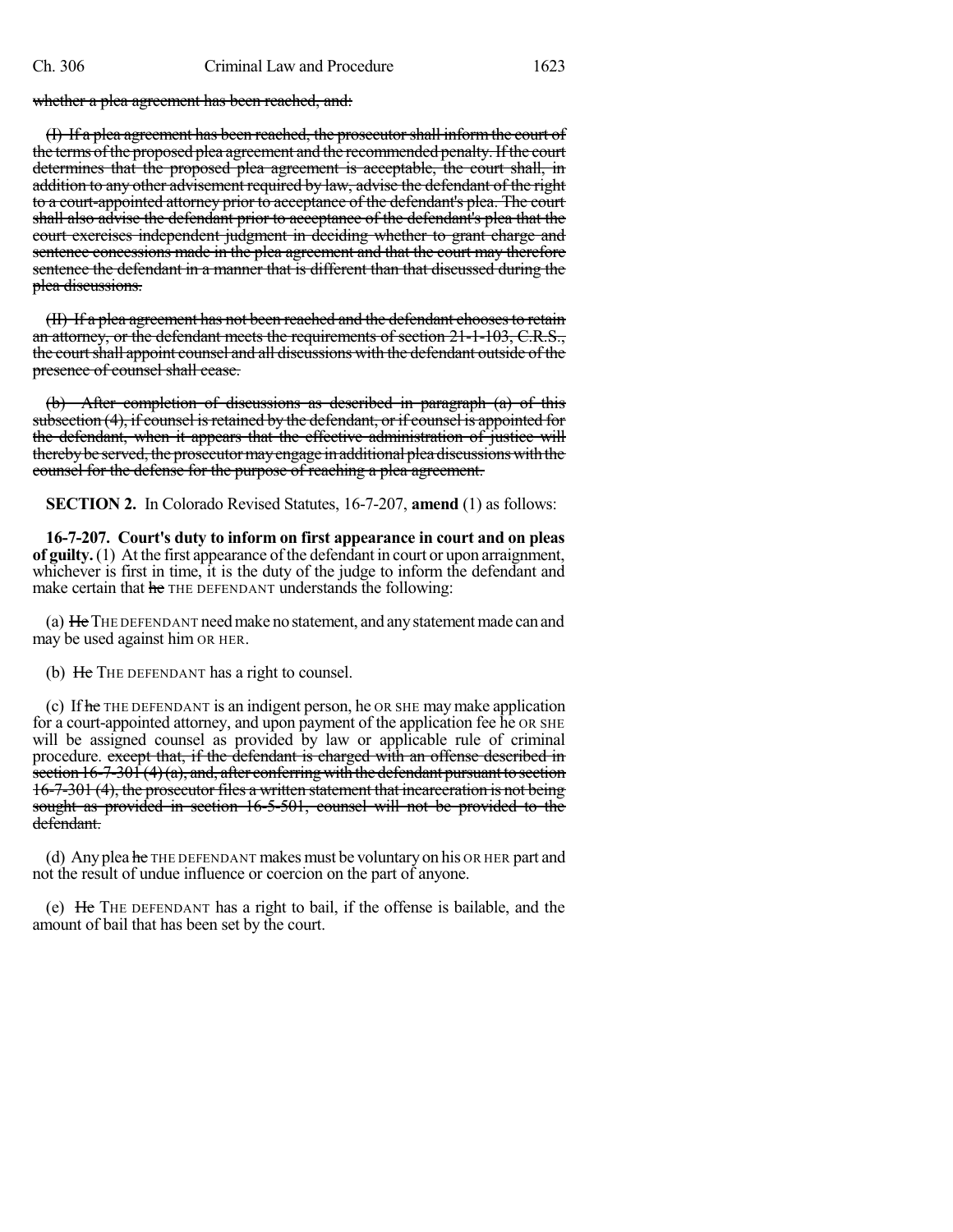(f) He THE DEFENDANT has a right to a jury trial.

(g) The nature of the charges against  $\overline{\text{him}}$  THE DEFENDANT.

**SECTION 3.** In Colorado Revised Statutes, **repeal** 16-5-501 as follows:

**16-5-501. Prosecuting attorney - incarceration - legal representation and supporting services at state expense.** Except as otherwise provided, in any criminal prosecution for class 2 and class 3 misdemeanors, petty offenses, class 1 and class 2 misdemeanor traffic offenses, or municipal or county ordinance violations, the prosecuting attorney may, at any time during the prosecution, state in writing whether or not he or she will seek incarceration as part of the penalty upon conviction of an offense for which the defendant has been charged. If the prosecuting attorney does not seek incarceration as part of such penalty, legal representation and supporting services need not thereafter be provided for the defendant at state expense, and no such defendant shall be incarcerated if found guilty of the charges against him or her, but the defendant shall be subject to all alternatives available to the court under section 18-1.3-702, C.R.S., and to alternatives available to each municipality under its municipal ordinances for failure to pay fines and costs.

**SECTION 4.** In Colorado Revised Statutes, 21-1-103, **amend** (2) introductory portion as follows:

**21-1-103. Representation of indigent persons.** (2) Except as provided in section  $16-5-501$ , C.R.S., The state public defender shall represent indigent persons charged in any court with crimes which constitute misdemeanors AND IN WHICH THE CHARGED OFFENSE INCLUDES A POSSIBLE SENTENCE OF INCARCERATION; juveniles upon whoma delinquency petition isfiled or who are in anywayrestrained bycourt order, process, or otherwise; persons held in any institution against their will by process or otherwise for the treatment of any disease or disorder or confined for the protection of the public; and such persons charged with municipal code violations as the state public defender in his or her discretion may determine, subject to review by the court if:

**SECTION 5. Appropriation.** (1) In addition to any other appropriation, there is hereby appropriated, out of any moneys in the general fund not otherwise appropriated, to the judicial department, for the fiscal year beginning July 1, 2013, the sum of \$54,366 and 0.8 FTE, or so much thereof as may be necessary, to be allocated to the trial courts for the implementation of this act as follows:

- (a) \$52,228 and 0.8 FTE for trial court programs for personal services; and
- (b) \$2,138 for trial court programs for operating expenses.

(2) In addition to anyother appropriation, there is herebyappropriated, out of any moneys in the general fund not otherwise appropriated, to the judicial department, for the fiscal year beginning July 1, 2013, the sum of \$30,125, or so much thereof as may be necessary, to be allocated to the courts administration division for courthouse capital expenses related to the implementation of this act.